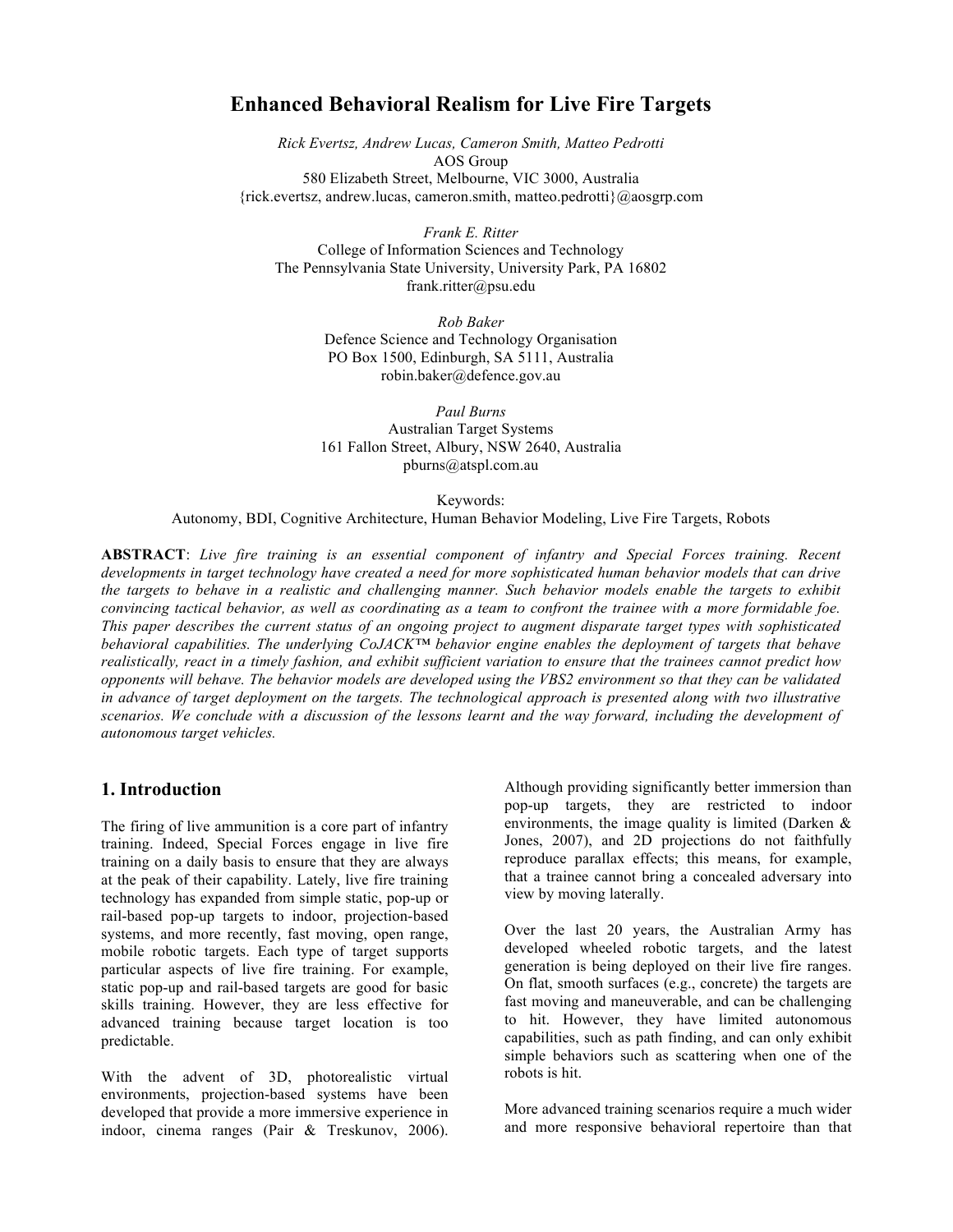provided by current robotic targets. Furthermore, greater variability in robot behavior is required to expose advanced warfighters to less predictable training scenarios.

There is also a need to integrate the various target types into a coordinated whole controlled by a single Range Management System. This approach ensures that the targets fulfill their respective roles in the training scenario while exhibiting a level of behavioral realism commensurate with their physical capabilities. Squad tactics can be implemented by coordinating the targets, for example, using a pop-up to draw fire just before a mobile robotic target moves to the next cover position. Broader behavior modeling also enables the simulation of different levels of tactical capability, for example those pertaining to militia, insurgents or well-trained infantry.

This paper reports on the current state of implementation of an ongoing project (the "AI Project") with the Australian Defence Force to augment live fire targets with sophisticated tactics that provide warfighters with practical experience countering different types of adversary that exhibit variability in tactics and response. The system also includes a VBS2-based simulation environment allowing scenarios and tactics to be tested before deploying the robot targets.

The target behaviors are implemented on the BDI (Beliefs, Desires, Intentions) cognitive architecture, CoJACK™ (Evertsz, Ritter, Busetta & Pedrotti, 2008; Ritter et al., 2012), which supports reactive and proactive decision-making in dynamic environments. CoJACK, is underpinned by a sub-symbolic layer that produces principled variation in reasoning. Variation is also produced by a moderator layer that simulates the effect of emotion and other non-rational factors on decision-making.

This work represents a novel application of human behavior modeling to address the problems of flexible, autonomous control of multiple types of live fire target. The combination of sophisticated behavior models with live fire targets improves training effectiveness by facilitating the execution of advanced training scenarios while releasing the Range Manager to focus on the overall training goals rather than lower level target control, thereby reducing his workload.

# **2. Background**

The most common approach to human behavior modeling in military applications is to use the scripting language provided by the synthetic environment, cf. JSAF (Ceranowicz & Torpey, 2005). This approach has proven inadequate for representing the variability inherent in real human behavior. Scripts tend to be inflexible and brittle, and trainees soon exploit their shortcomings, leading to diminished training value. Trainee exploitation of the inflexibility of scripted behavior also occurs with live fire training; for example, if the robots always scatter when one of their members is hit, the shooter can anticipate their reaction and be ready to pick them off. The shortcomings of scripted approaches to human behavior modeling have led to the exploration of more flexible representational paradigms, such as BDI, which is specifically designed for applications where the environment is constantly changing, requiring an adaptive mix of reactive and proactive behavior.

#### **2.1 BDI Agents**

The BDI paradigm (Wooldridge, 2000) stems from work on human practical reasoning by the philosopher Michael Bratman (Bratman, Israel & Pollack, 1988). In this view, rational agents have **beliefs** about the world, **desires** that they would like to achieve and **intentions** that they are committed to. This has proven to be an intuitive and powerful computational abstraction for describing, designing and implementing complex, intelligent systems.

A typical BDI agent executes a control loop in which it updates its beliefs to reflect the current state of the world, deliberates about what to achieve next, finds a plan for doing so, and executes a step of that plan. Each time around this cycle, it reconsiders its options to reflect any changes in the environment, and can change tack if a more pressing need arises.

This control structure allows BDI agents to deal with a rapidly changing environment without getting locked into a particular "train of thought" or sequence of actions. The first published application of the BDI paradigm to military simulation was in the air combat domain (Murray et al., 1995).

Although the BDI paradigm is a very effective computational abstraction for representing intentional agents, it is silent with regard to the inherent variability of human behavior. The prediction of biases, timing and errors in human performance is the province of cognitive architectures.

#### **2.2 Cognitive Architectures**

Cognitive architectures, such as ACT-R (Anderson, 2007), define the structural properties of the human cognitive system, that is, the information processing mechanisms that are invariant across tasks. These mechanisms predict the timing of, and errors in, human performance across a wide range of cognitive tasks.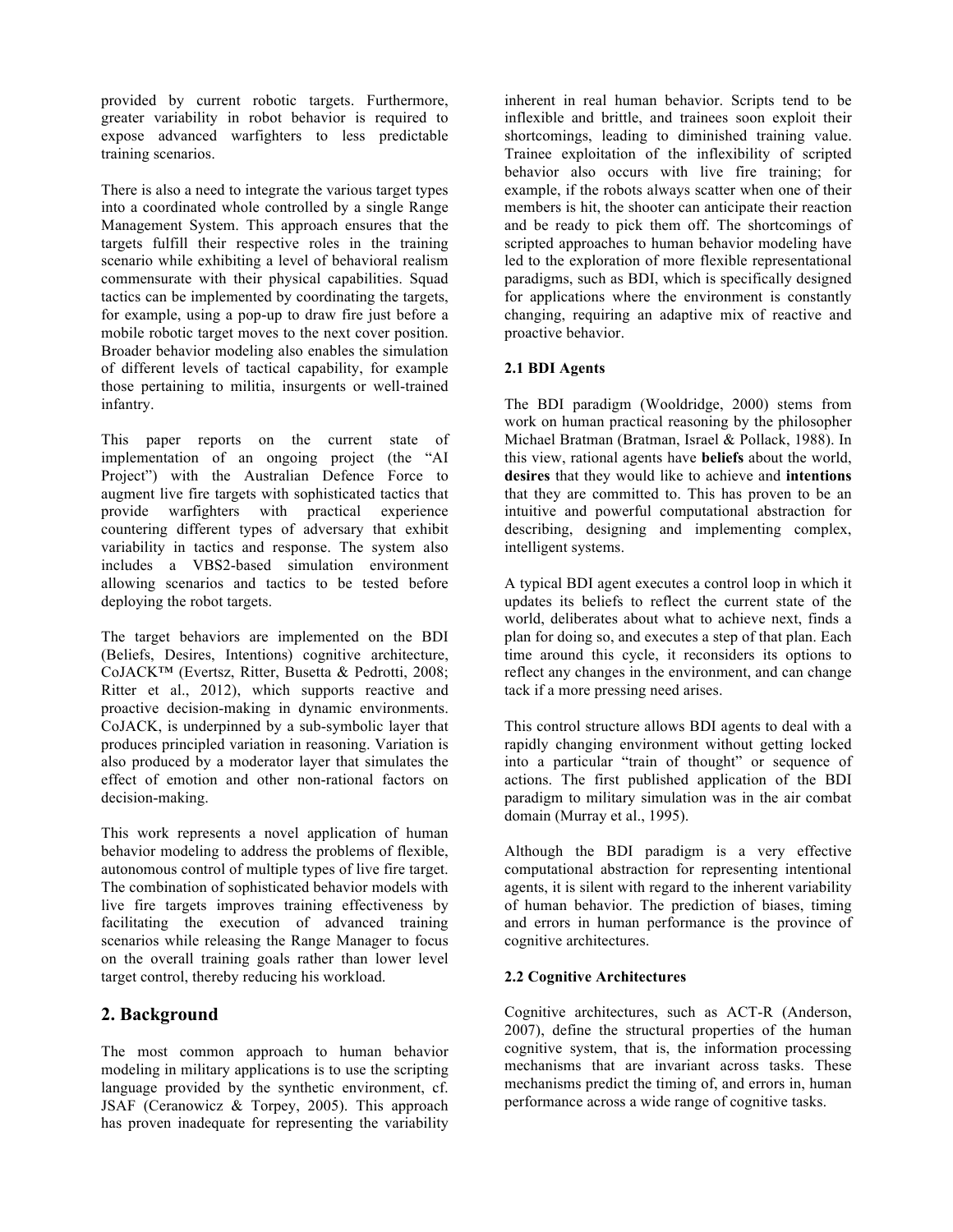Although most applications of cognitive architectures occur in laboratory settings, there are a number of studies in military domains, including air combat tactics using Soar (Tambe et al., 1995), submarine decision-making using ACT-R (Fleetwood, Santoro & Severinghaus, 2007), and suicide bomber behavior using CoJACK (Evertsz, Pedrotti, Busetta, Acar & Ritter, 2009).

### **2.3 Performance Moderators**

Whereas a cognitive architecture such as ACT-R or CoJACK predicts how performance varies as a result of sub-symbolic, cognitive parameters such as memory retrieval threshold and latency, human decision-making is also influenced by affective factors such as emotion. Even well trained military personnel can behave irrationally under extreme stress and consequently good military strategy seeks to manipulate the emotions of the adversary. The modeling of affect in military simulation has been explored and applied most widely in the work of Silverman (2004), using a Performance Moderator Function server that cognitive architectures can interface to. An alternative approach, taken by CoJACK, is to tightly integrate moderators within the cognitive architecture itself so that they directly affect the architecture's cognitive parameters. The former approach offers greater interoperability, but the latter has the potential to be more computationally efficient which is important for real-time applications containing many cognitive entities.

#### **2.4 CoJACK**

CoJACK was selected as the project's behavior modeling platform because it provides a cognitive architecture, moderators and is highly optimized, providing the rapid response required to control multiple targets in real time. We briefly describe CoJACK below; further detail can be found in previous publications (Evertsz et al., 2008; Ritter et al., 2012).

CoJACK is the result of a 5-year, UK Ministry of Defence<sup>1</sup> effort to improve human behavior modeling and address perceived shortcomings in the usability of ACT-R and Soar (Newell, 1990). BDI languages represent behavioral constructs at a higher level of abstraction than production-rule based architectures like ACT-R and Soar. CoJACK extends the BDI language, JACK® (Winikoff, 2005), with the cognitive parameters of ACT-R and a moderator layer that supports the representation of emotional factors, such as fear, and physical factors such as fatigue.

CoJACK represents and executes tactics in a manner that Subject Matter Experts (SMEs) find easy to relate to, due to their representation at a higher level of abstraction. CoJACK's tactics representation includes a front-end that allows analysts to specify tactics graphically at a high-level without having to worry about low-level detail. The graphical representation is amenable to inspection by SMEs and thereby supports verification and validation of behavior.

CoJACK has been used to model tank commander behavior, rules of engagement (Evertsz, Ritter, Russell & Shepherdson, 2007), terrorism (Evertsz et al., 2009) and counterterrorism scenarios (Evertsz, Pedrotti & Glover, 2010), as well as the domain described in this paper.

# **3. Technical Overview**

The goal of the project is to augment multiple live fire target types with sophisticated behavioral capabilities that increase training effectiveness and reduce the Range Manager's workload. To this end, we developed an architecture in which CoJACK acts as a cognition/emotion server that receives perceptual input from sensors on the training range and sends behavioral action commands to the targets. The behavior models are developed and tested within a simulation environment (VBS2) before deployment on the training range. This section outlines the current status of the implementation.

## **3.1 High Level System Architecture**

The overall system architecture is shown in Figure 1. The Behavior Engine comprises CoJACK and a JACKTeams™ extension supporting high-level specifications of coordinated target behavior. Percepts and actions are mediated through a domain-specific ontology that provides the Behavior Engine with an abstract representation of the available types of percept and action. The target-specific interfaces map between the percept/action ontology and the API (Application Programming Interface) of the target types. For example, the VBS2 interface currently uses ASI (Application Scripting Interface) to interact with VBS2. Each robotic target is represented as a BDI agent within the behavior engine.



 <sup>1</sup> The Improved Human Behaviour Representation (IHBR) Project (Ministry of Defence Project: RT/COM/3/006).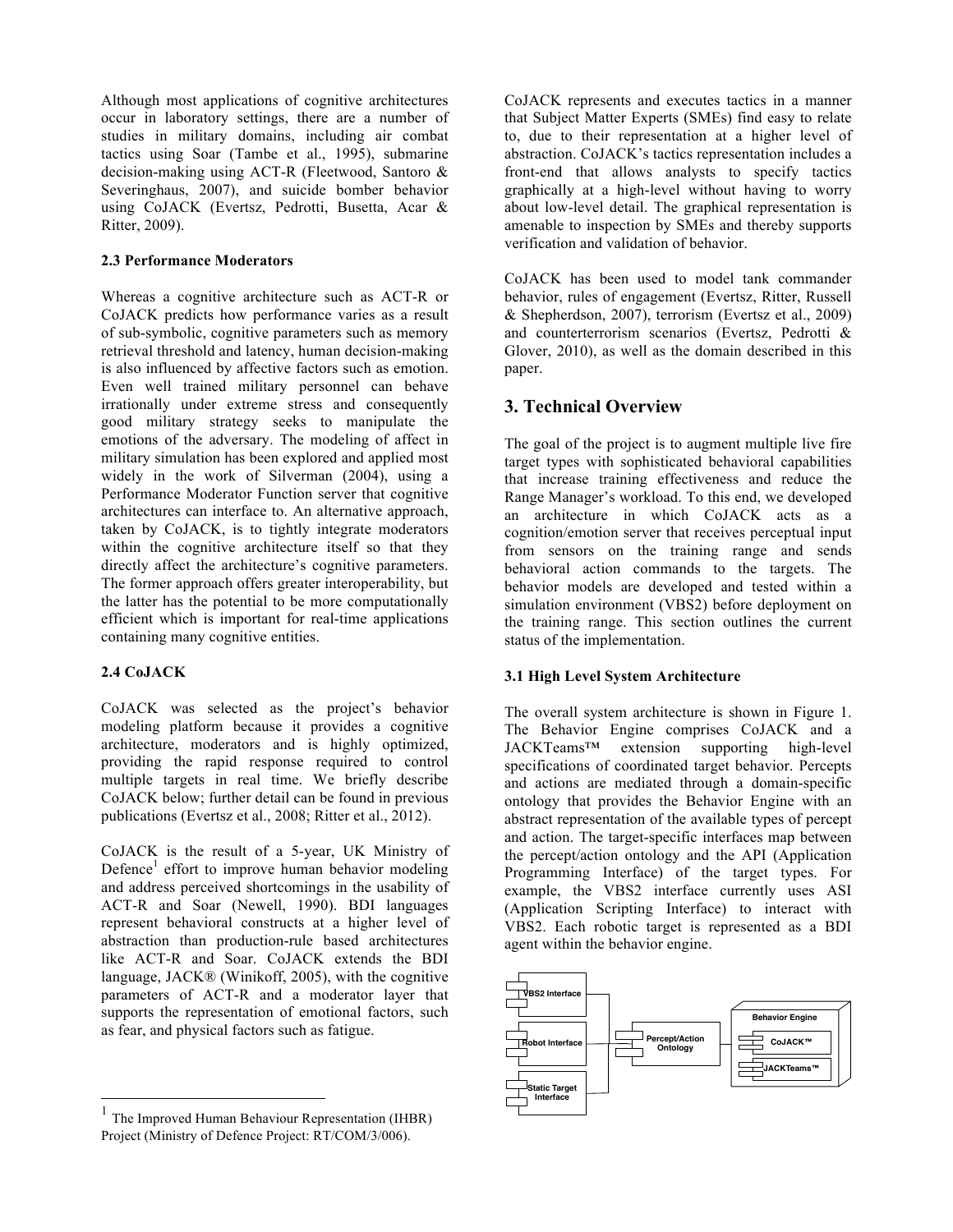#### **Figure 1 – System Architecture**

The ontology defines the target types and their salient properties. For example, the ontology will specify the maximum speed of a given type of robot target, and would also specify that a static target cannot move. This constrains the available behaviors for that target type in addition to the roles on a team that the target can fulfill. Although we are currently using an internally developed ontology language, we expect to move to a standards-based language, e.g.,  $\text{OWL}^2$  (Web Ontology Language) DL, to accommodate a larger ontology. OWL DL allows merging of independently developed ontologies and automatic inference of attributes and relationships.

The scenario definition file specifies the initial exercise setup, for example, the types of target, their location, team specifications and the initial goals of the target entities (Figure 2). This enables the Behavior Engine to select a plan of action that complies with the constraints of the given target type. Each of these scenario modifiers can be altered at runtime to vary the training in progress.



**Figure 2 – Behavior Engine Initialization**

New target types are under development, in particular an autonomous vehicle that may include a driver, commander and gunner working as a team. The modular architecture (Figure 1), and in particular the ontology, allows this to occur with minimal change to the rest of the system.

#### **3.2 Behavior Models**

Individual target behavior is expressed in CoJACK. JACKTeams handles inter-target coordination. A given CoJACK behavior model comprises:

- A specification of situations it can respond to (external **events**, internal **goals**, overall world state).
- A description of the various ways of responding to a given situation (expressed as **plans**).
- A knowledge base of what the entity knows (represented as a **belief set**).
- Underlying cognitive parameters that affect how the model runs, leading to predictions of "thinking time" and errors that can occur. This is the fundamental way that cognitive variation occurs in CoJACK models.
- Moderators representing factors such as fear and morale, and a specification of how those moderators affect cognitive parameters and decision-making.

Procedural reasoning is represented in terms of **plans**. These can be graphical, as shown in the example in Figure 3, and this helps with validation by SMEs.



**Figure 3 – Plan to Take Cover**

The graphical plan, **Take Cover** (Figure 3), applies when a **Taking Fire** percept is received. It finds the nearest cover and, if taking very heavy fire, adopts a zigzag pattern before performing the action **Move to cover**.

#### **3.3 Perception and Action**

The various target types, including those simulated in VBS2, communicate with the system via relatively high-level percept and action descriptors. The Behavior Engine does not have access to raw visual data or fine level motor control of the targets. This is typical in

 <sup>2</sup> http://www.w3.org/TR/owl-features/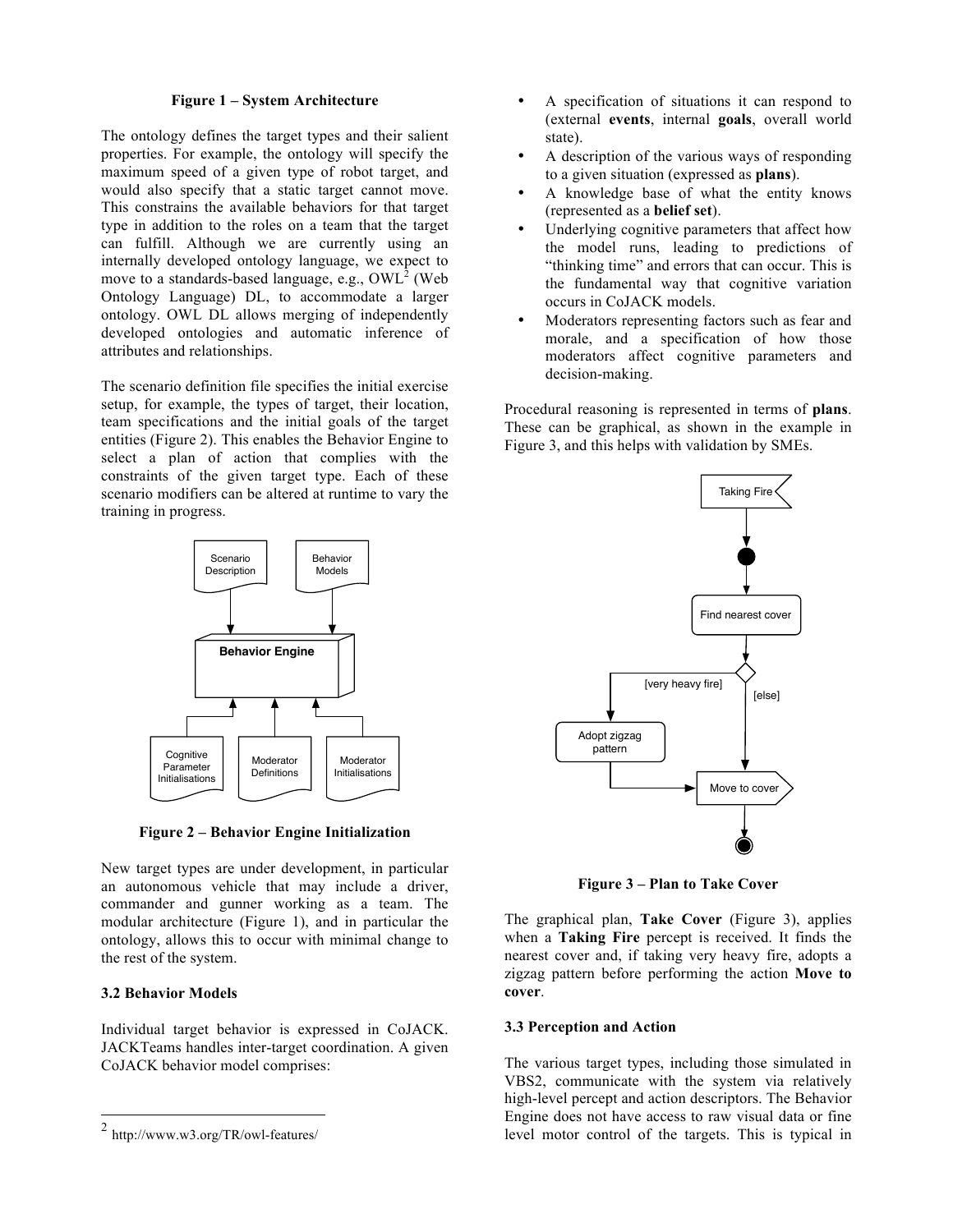virtual environments, such as VBS2, but also applies to robots in general. In the case of robots, the robot is sent high-level commands, such as **Change Heading**, and it is left to the robot's control software to map this high level command to coordinated triggering of its lowlevel actuators.

## **3.4 VBS2 Trial Environment**

A very important aspect of the system is the ability to develop and test behavior models in a simulation environment in advance of deployment on hardware targets. This not only helps with model validation, but also facilitates model development and debugging, and allows the utility of new target types to be evaluated in advance of their acquisition. It also enables trainees to refine their decision-making skills before facing the actual robots on the range.

The Percept/Action ontology insulates the behavior models from the majority of the specifics of VBS2. Having said that, VBS2's own AI can sometimes interfere with the commands sent by the Behavior Engine, even if the VBS2 AI has been disabled. For example, if a VBS2 actor is wounded and the Behavior Engine commands it to move, it will drop to the ground and start crawling. Nevertheless, in the vast majority of cases, the VBS2 actors can be controlled sufficiently well to evaluate the behavior models.

VBS2 provides a wide range of high-level percepts and actions, including location, orientation, speed and path finding. It also includes static pop-up target models.

## **3.5 Mobile Robot Interface**

Two types of mobile target are currently being used for live fire training, 2-wheeled and 4-wheeled, with the latter suited to rougher terrain. Both are controlled via the same Robot Interface. The Robot Interface provides access to high-level robot actions such as **Move To Position** within some tolerance and at a particular speed, **Change Heading** within some tolerance, and **Stop**. The Robot Interface responds with whether the command was executed, and returns its current status, for example if the robot's body has been lowered to signify that it has been killed. Transient percepts are also provided, including position and velocity updates, and a notification if the robot's hit sensor detects that it has been shot.

#### **3.6 Static Target Interface**

The Static Target Interface not only controls the static pop-up targets, it also provides a target amalgamation function (this functionality is mirrored in the VBS2 Target Interface). Target amalgamation treats a group of targets as a single virtual entity. For example, when

the Behavior Engine sends a command for a virtual entity to move forwards, this gets reified as a consecutive sequence of up/down state changes of the pop-up targets that lie between the start and end positions of the virtual entity. From the trainee's perspective, it looks as if a single entity pops up, then crouches down and moves (concealed) to the next position before popping up again, and so on, until it reaches its final position. Entity retreat is expressed by reversing the sequence.

The Static Target Interface also manages the speed of pop-up sequencing to match the movement rate specified by the Behavior Engine.

#### **3.7 Teamed Behavior**

Modeling team behavior is an essential requirement in military domains – coordination amongst unit members is key to success. The usual approach to team modeling is to script coordination at the level of individual team members so that the team behavior *emerges* from the interaction of the individual team members. This approach is unsatisfactory because individual and team tactics become intertwined, making them difficult to modify.

JACKTeams (Jarvis, Jarvis & Jain, 2007) is an extension of the BDI paradigm that separates team tactics from individual ones. A team is modeled as a separate reasoning entity with coordinated activity defined at the level of the team. This generic teambased capability provides a flexible basis upon which a wide variety of teaming algorithms can be implemented.

At runtime, the team is formed by assigning individual targets to relevant team **roles**. A team definition specifies which roles must be filled, i.e. what capabilities the entities must have to fill the role. Team formation is triggered automatically as part of the team instance construction. Role fillers (which can be either individuals or sub-teams) can be detached and attached at runtime, thereby supporting dynamic team formation and re-formation. This is important when a target is neutralized and its role needs to be filled by another entity, for example if the neutralized target was the team leader.

Team execution includes a propagation step that handles dissemination of information up and down the team hierarchy. The team has access to propagated information that is derived from the knowledge of its sub-teams. JACKTeams includes filters that determine if and when the propagation should occur, and which subset should be propagated to the encompassing team. Similarly, sub-teams can inherit a synthesized subset of the knowledge of the containing team.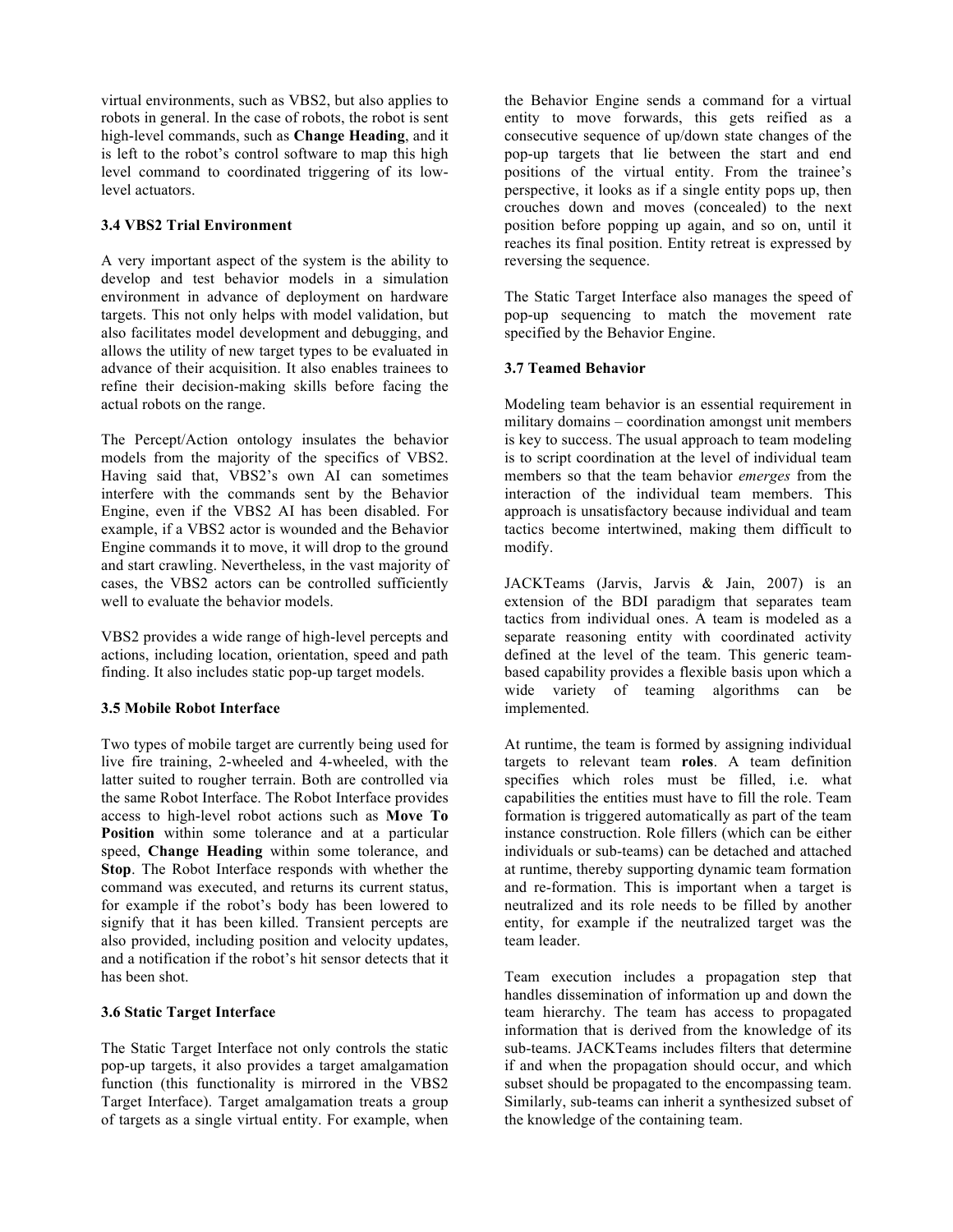#### **3.8 Range Manager Interface**

Increased autonomy is an essential prerequisite for reducing Range Manager workload during high tempo exercises because it requires a lot of attention to control the targets individually. Nevertheless, exercises do not always play out as expected – human participants will react differently from exercise to exercise, depending on experience and other factors. Consequently, it is vital that the Range Manager retains control of target behavior to take advantage of unexpected pedagogical opportunities or to prevent any unsafe incidents occurring.

To this end, a tablet-based GUI has been developed that enables the Range Manager to issue behavior overrides. These are specified at a high level, for example, "retreat" or "move to cover" rather than "move to point X,Y". Behavior overrides include:

- assign a new goal to a target or target team (e.g., attack),
- command a target or target team to adopt a specified tactic (e.g., assault using bounding overwatch), and
- alter moderator levels for a target or group of targets (e.g., their morale level).

The Range Manager Interface forms one part of the overall Range Management System, currently under development. The first phase of this Range Management System has been tested extensively under live fire conditions, demonstrated to stakeholders and successfully passed acceptance testing.

## **4. Illustrative Scenarios**

This section outlines a couple of example training scenarios using pop-up and mobile robot targets. Because the actual tactics and scenarios are classified, we have fabricated examples using information available in the public domain (Larsen, 2005). Although these fabricated examples cannot be used to infer the actual tactics and scenarios used in the project, they have similar properties and can be taken to be indicative of the types of tactics/scenarios implemented.

#### **4.1 Frontal Assault – Militia**

In a frontal assault, the targets (whether robots or sequenced pop-ups) move towards the location of the trainees, firing their weapons. Currently, robot weapon firing is implemented via the sound of machine gun fire emanating from speakers on the robots. The Range Manager makes a judgment call as to whether a trainee could have been hit by one of the robots. However, laser based "shoot back" systems and instrumented systems can be incorporated on the targets to provide a more objective means of assessment.

The speed of the attack and use of cover depends on the interaction between robot morale and fear levels. Loosely, very high morale masks fear and leads the robots to attack rapidly, making minimal use of cover. A state of high fear and low morale leads the robots to move more tentatively, making frequent use of cover and remaining concealed for longer periods of time. Fear rises and morale drops if robot team members are being "killed", and the robots may decide to panic and retreat if their morale drops very low due to high losses. The Range Manager can manipulate the morale and fear levels through the GUI to increase or decrease the level of pressure on the trainees.

Militia models represent relatively untrained and inexperienced fighters. Inter-robot coordination is poor and the tactics are simplistic and relatively ineffective (as compared to trained insurgents and infantry). Rogue behaviors can be included, for example, having one robot stand its ground under heavy fire when one would expect it to retreat. This simulates the behavior of an over-zealous militiaman who is prepared to sacrifice himself to inflict losses on the enemy. Other variations in individual parameters lead to behaviors such as zigzagging during the attack, or accelerating and decelerating unpredictably.

#### **4.2 Bounding Overwatch – Insurgents**

This is a more sophisticated form of frontal assault and is employed by teams of fighters with more training. In this team tactic, one fire team provides fire support while the other (the "bounding element") advances. The fire support team then advances once the other team has reached cover and has begun firing. The two teams are usually laterally separated relative to the enemy.

A number of variations are possible. If morale is very high, the bounding element may forego available concealment. Errors in plan execution, due to particular values of cognitive parameters, can cause the bounding element to stray into the line of fire of the fire support team.

## **5. Discussion and Conclusions**

This paper introduces a method of integrating and augmenting live fire targets with sophisticated tactical behaviors. The resulting enhanced targets offer more realistic training while reducing the Range Manager's workload and saving on range support manpower.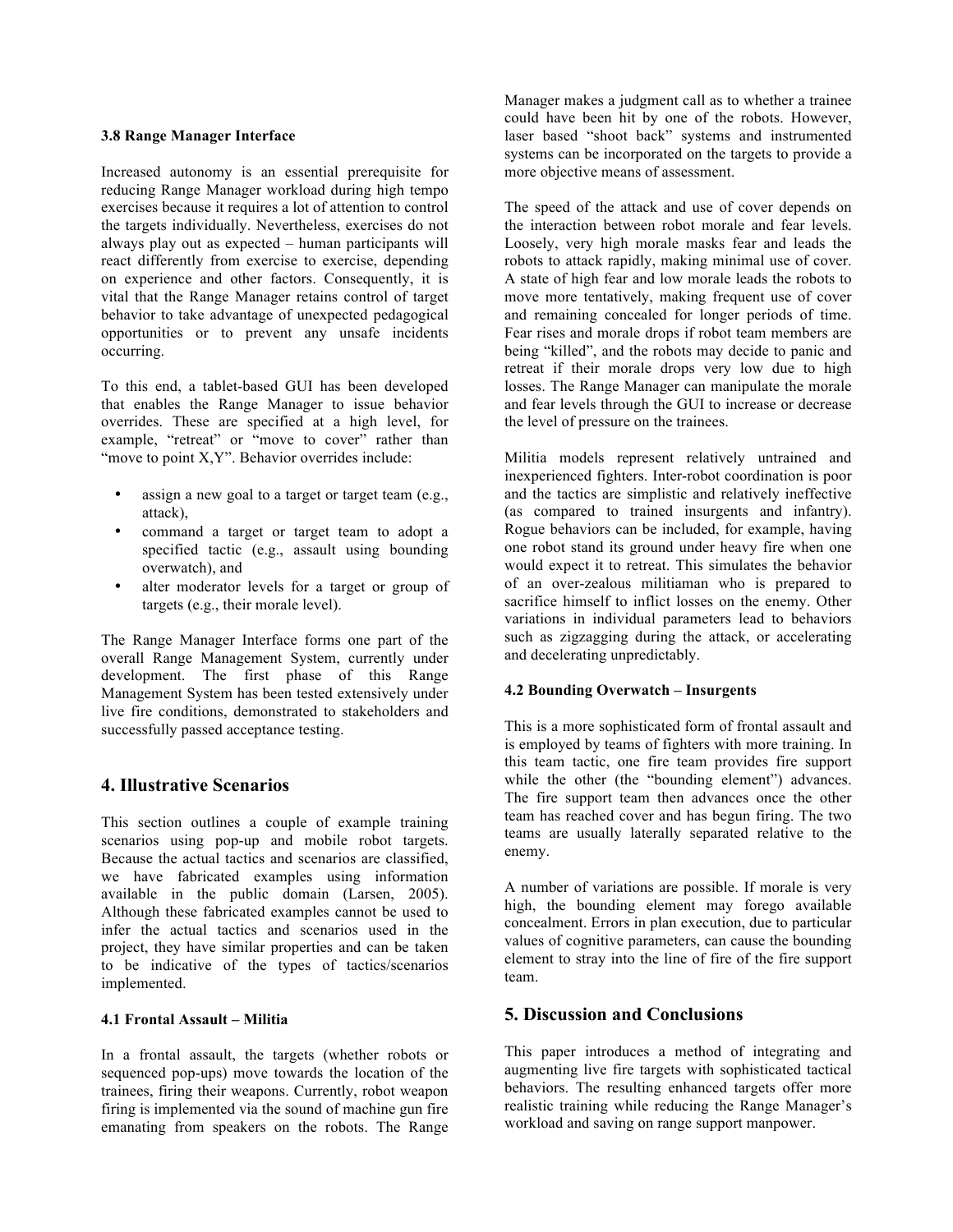The evaluation of the current implementation is at an early stage; nevertheless some preliminary conclusions can be drawn:

- CoJACK-driven robot behavior provides a significant enhancement over the previously scripted approach.
- Variation in the values of CoJACK's cognitive parameters provides a richer training experience because the robots do not behave in exactly the same way every time.
- Providing the Range Manager with a straightforward means of overriding robot behavior is a key feature of the system. The default mode is for the robots to behave autonomously, but at times it is essential for the Range Manager to redirect their behavior during an exercise.

Although a wide range of adversarial behaviors can be implemented and used to control live fire targets, some are infeasible due to current limitations in robot capabilities. For example, the robots cannot detect near misses, nor do they know the exact location of the trainees, even if they are in view. These limitations are being addressed as part of Special Operations Command, a five-year plan for improved target capability and integrated range management.

Behavior expression can sometimes be compromised by the robots' inbuilt, low-level behaviors such as needing to circle when they become uncertain of their position. Similarly, VBS2 can sometimes execute actions independently of the commands sent from the Behavior Engine. This problem is not unique to VBS2 and needs to be addressed if behavior models are to be faithfully expressed by the platform models they are driving.

We are also investigating the application of Cognitive Tutor Authoring Tools to teach Point of Aim determination for hitting moving targets

#### **5.1 Addition of Autonomous Vehicle Targets**

As an extension to the current robots, which represent human actors, both adversaries and civilians, there is a requirement for autonomous vehicle targets that are suitable for heavy weapons training, sniper training, convoy ambush training and demonstrations. An autonomous vehicle target that is capable of withstanding heaving weapons fire will be a valuable addition to the already existing target systems and consequently will enhance the realism and complexity of training scenarios and demonstrations.

The design and integration of sensor systems, control systems, drive systems and vehicle platforms require careful consideration of the specific purpose of the target system and vulnerabilities of the components because the target systems are likely to sustain damage during employment. Many of the components are available off the shelf, as automated vehicles exist in various forms in various applications such as heavy haul trucks in mining operations.

Future development of the autonomous vehicle target offers the potential to include CoJACK-based actors in the vehicle. For example, an unarmored SUV 4x4 might include a driver, rear gunner and a commander, working as a team. This will present the trainees with the option to disable the vehicle or focus on the driver and/or the gunner, thus reinforcing the requirement for split-second decision-making.

#### **5.3 Summary**

This paper presents a novel application of human behavior modeling to provide flexible, autonomous control of multiple types of live fire target. The approach integrates disparate target types into coordinated teams that exhibit group tactics.

The use of the moderated cognitive architecture, CoJACK, provides real time performance and principled variation in target behavior, with JACKTeams providing an important group behavior capability. This approach supports the implementation of more advanced training scenarios.

The system reduces Range Manager workload and provides the basis for an overarching Range Management System that will control all the target types in an integrated manner and substantially reduce range support workload and costs.

# **6. Acknowledgements**

The authors acknowledge the support of:

- **MAJ BRUCE HUGHES**: Project Director, Special Training Facilities, Defence Support Central and West.
- **MR PAUL NEVILLE**: Estate Development Officer (SO), Defence Support Central and West.

The cognitive tutor work is supported under N00014- 10-C-0281 / N091-086/P10008.

## **7. References**

Anderson, J. R. (2007). *How can the human mind exist in the physical universe?* New York, NY: OUP.

Bratman, M. E., Israel, D., & Pollack, M. E. (1988). Plans and resource-bounded practical reasoning. *Computational Intelligence*, *4*(4), 349-355.